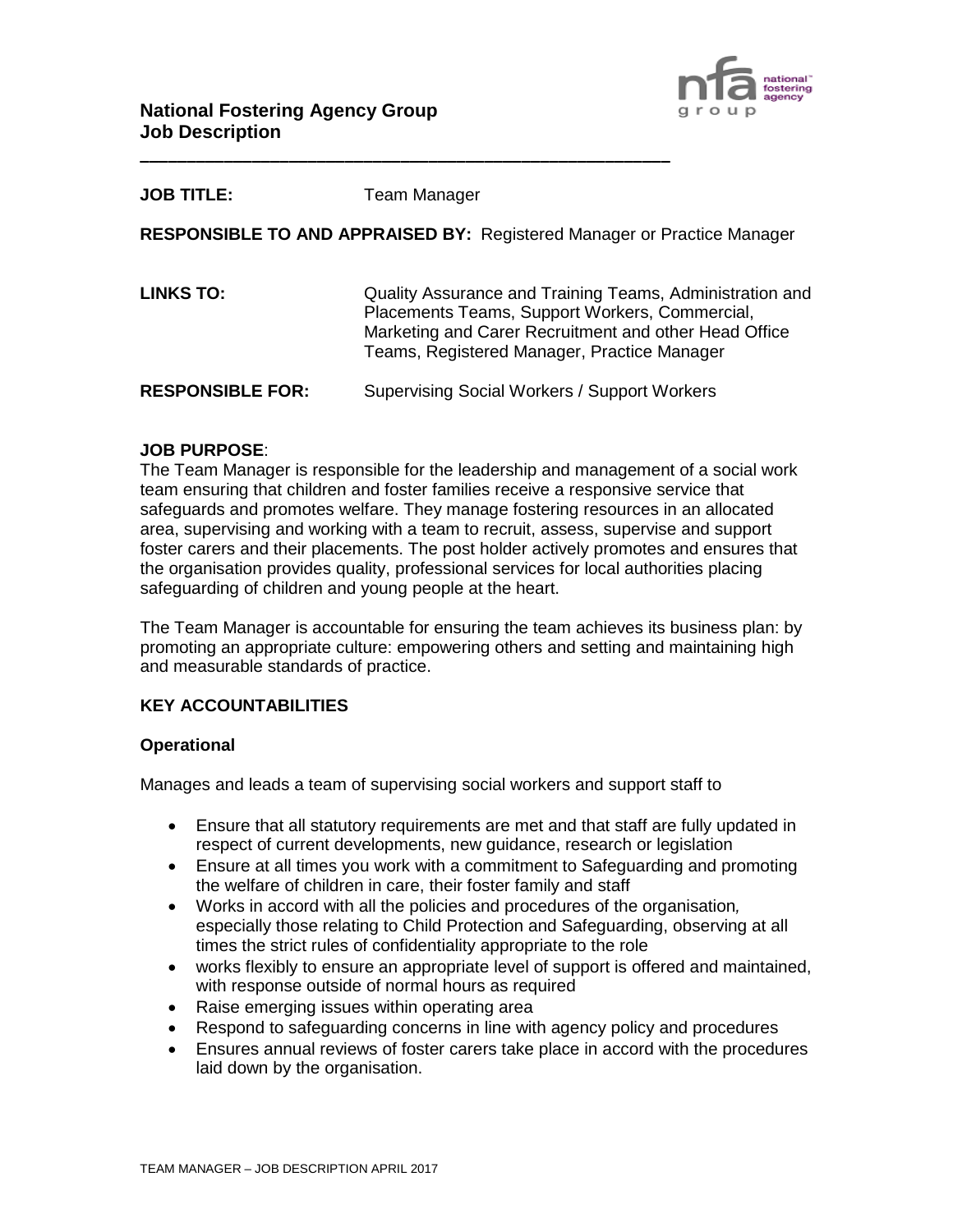

## **National Fostering Agency Group Job Description**

**\_\_\_\_\_\_\_\_\_\_\_\_\_\_\_\_\_\_\_\_\_\_\_\_\_\_\_\_\_\_\_\_\_\_\_\_\_\_\_\_\_\_\_\_\_\_\_\_\_\_\_\_\_\_\_\_\_** Undertakes and supervises the recruitment and assessment of prospective foster carers in accordance with the organisation's policies and procedures.

- Facilitates and takes part in local recruitment activities
- Contributes to the planning of and participates in national recruitment activities
- Undertakes and ensures that effective initial visits are carried out
- •
- upervises the completion of foster carer assessments, ensuring reports are compiled to a high standard and are presented to panel within agreed timescales and follow up procedures adhered to

Is proactive in the planning and implementation of a training plan and the development of foster carers:

• Co-ordinates and maintains the training and development of the foster carers, monitoring achievement and attendance at training sessions.

Promotes the agency externally ensuring that the organisation's policy to offer a professional, high-quality fostering service to its customers is recognised and achieved through

- representing the organisation to placing local authorities and other relevant organisations,
- establishing new links and contacts with local authorities
- contribution to new business within an allocated area in accord with the NFAG Business Plan

### **Staff Management and Leadership**

Lead and manages a team of professional and support staff within a given area, having responsibility for:

- Undertaking professional supervision, guidance and reflective practice
- Allocation of workload and tasks reviewing the work of the team and service delivery.
- Performance management, appraisal and discipline
- Training and development ensure that training needs are identified and met through the use of the continuous professional development and regular supervision.
- Undertakes training as and when required
- Takes responsibility for own professional continuing development and participates in organisational training initiatives.

Works with colleagues to recruit and select staff in accordance with the Group's safer recruitment policies.

In conjunction with line manager ensure

- Organisational policies and procedures are communicated, understood and implemented effectively by staff
- Ensures compliance with the relevant legislation and regulations and in accordance with company policies.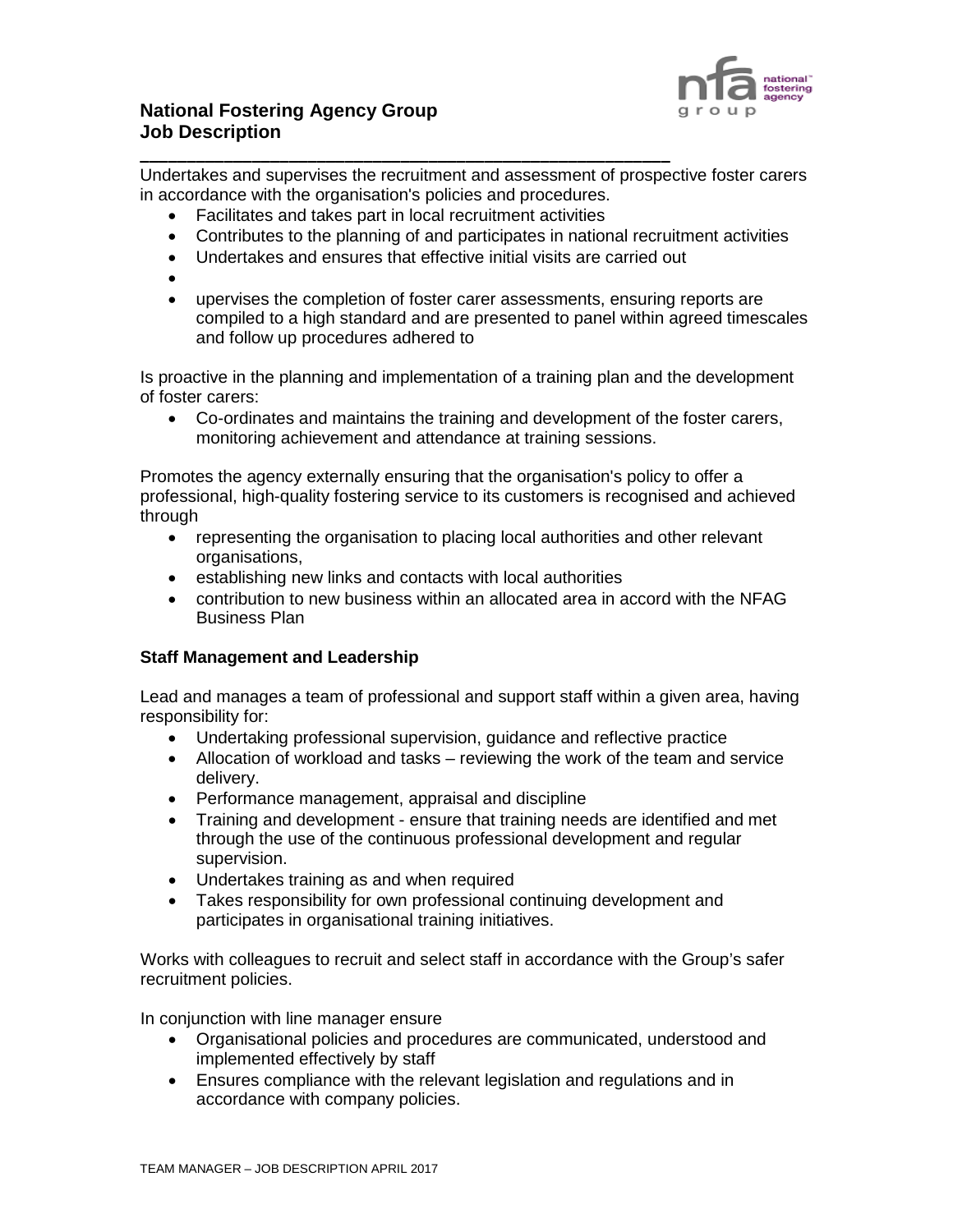

#### **Quality and Compliance**

Works in liaison with Quality Assurance and Compliance to ensure full compliance with regulations and standards and to achieve improvements

Maintains and makes full use of the agency's recording and information systems ensuring;

• They drive up the performance and quality of the service

**\_\_\_\_\_\_\_\_\_\_\_\_\_\_\_\_\_\_\_\_\_\_\_\_\_\_\_\_\_\_\_\_\_\_\_\_\_\_\_\_\_\_\_\_\_\_\_\_\_\_\_\_\_\_\_\_\_**

- Relevant information is recorded promptly and appropriately
- Quality reports are prepared, accurate checks are made and presented as required
- Full and appropriate use is made of the agency's network and IT equipment
- Monitoring and auditing to improve quality and ensure full compliance with regulations and standards.

Works with staff on the development and implementation of quality standards and procedures that will ensure continuous improvement in service delivery

Actively seeks the views and participation of Carers and Young People in the planning of service and review of process,

Undertakes regular audits to ensure statutory obligations and performance management targets are being met

Promotes and enforces the Group Equal Opportunities policy.

Operates within professional ethics and disciplines of social work as described by the regulatory body (e.g. HCPC, SSSC, etc)

#### **Other**

- Participates regularly in an OOH rota, along with management colleagues
- Undertakes such other duties as may be reasonably requested of a Team Manager by a Senior Manager

**This job description is not definitive and is likely to change in consultation with the post holder as the role develops.**